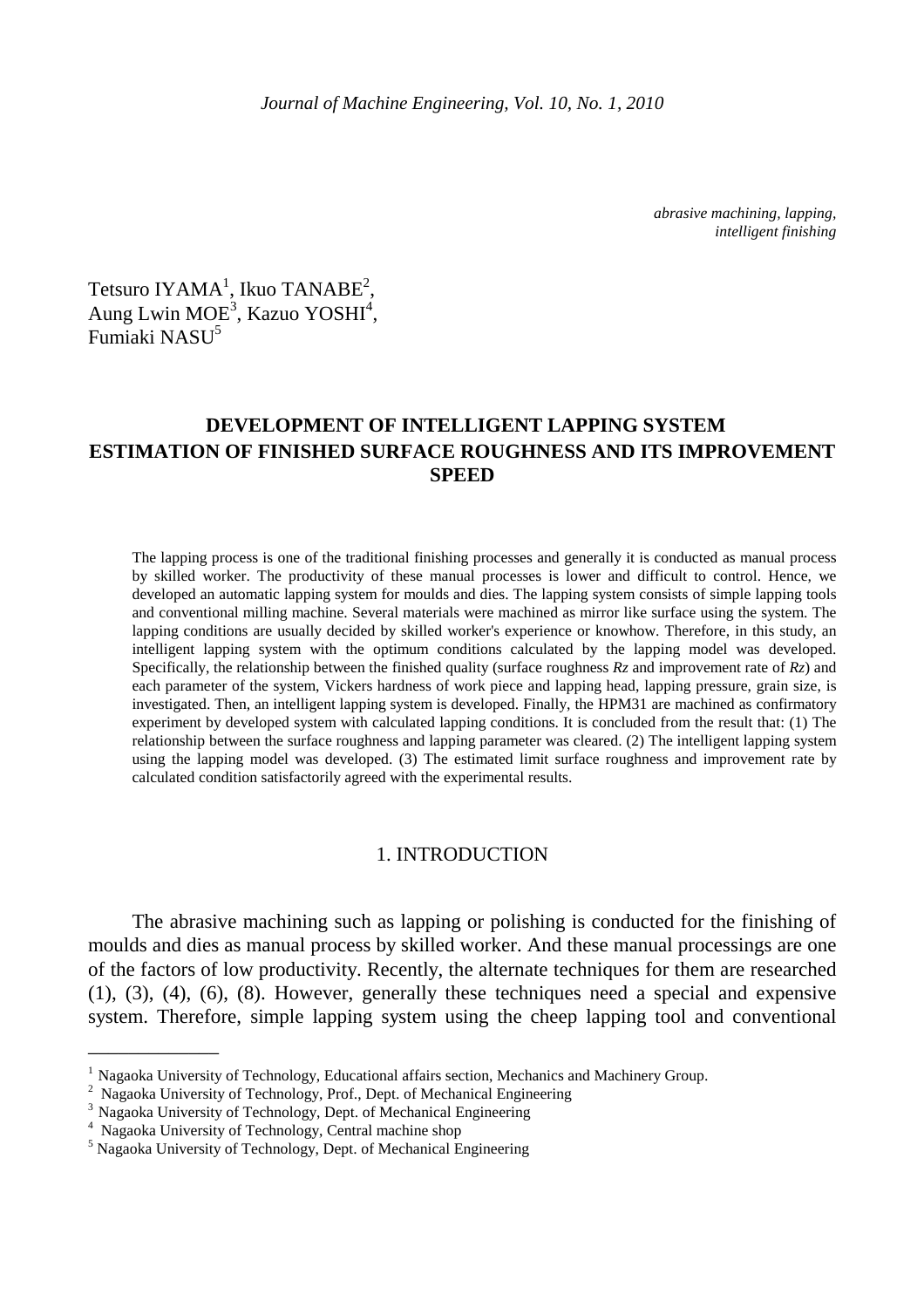CNC milling machine was developed (2). The developed lapping system needs the several pre-experiments for deciding the optimum conditions. This study aimed the estimation of the optimum lapping conditions without experiments. The relationships between the parameters of the lapping system and the finished quality (surface roughness Rz and its improvement rate) are researched. An intelligent lapping system is developed with these relationships. Finally, the developed system is evaluated by confirmatory experiment.

## 2. DEVELOPED AUTOMATIC LAPPING SYSTEM FOR MOULDS AND DIES

 The schematic view of the developed lapping system in previous study is shown in Fig. 1. A lapping tool consists of tool head and the spring for controlling the lapping pressure. The tool is attached to the conventional CNC milling machine. The work piece is lapped by the slide motion of tool head with lapping pressure. Lapping is conducted in the vessel filled with lapping slurry. The tool is moving with reciprocating motion for cleaning and dressing. As the spring with small spring constant is used, the positioning accuracy of the CNC milling machine makes lesser effect on finished surface roughness. Then this system is capable of good finishing even conventional CNC milling machine is used.

# 3. WORSE OF DIMENSIONAL ACCRACY AND SIZE

An example of the improvement of surface roughness regarding to the grain size using the lapping system with each grain is shown in Fig. 2. On the lapping process, the limit surface roughness is seemed on each grain size. If lapping is continued after approaching thelimit surface roughness, the dimensional accuracy become worse. This is most obvious in lapping with large grain. Photographs of the excess lapped mould for the sintered lack gear is shown in Fig. 3. Material of work piece is cemented carbide (V20, HV=1900). The shape



Fig.1. Schematic view of developed lapping system Fig. 2. Example of improvement curve of surface roughness (improvement rate and limit of surface roughness)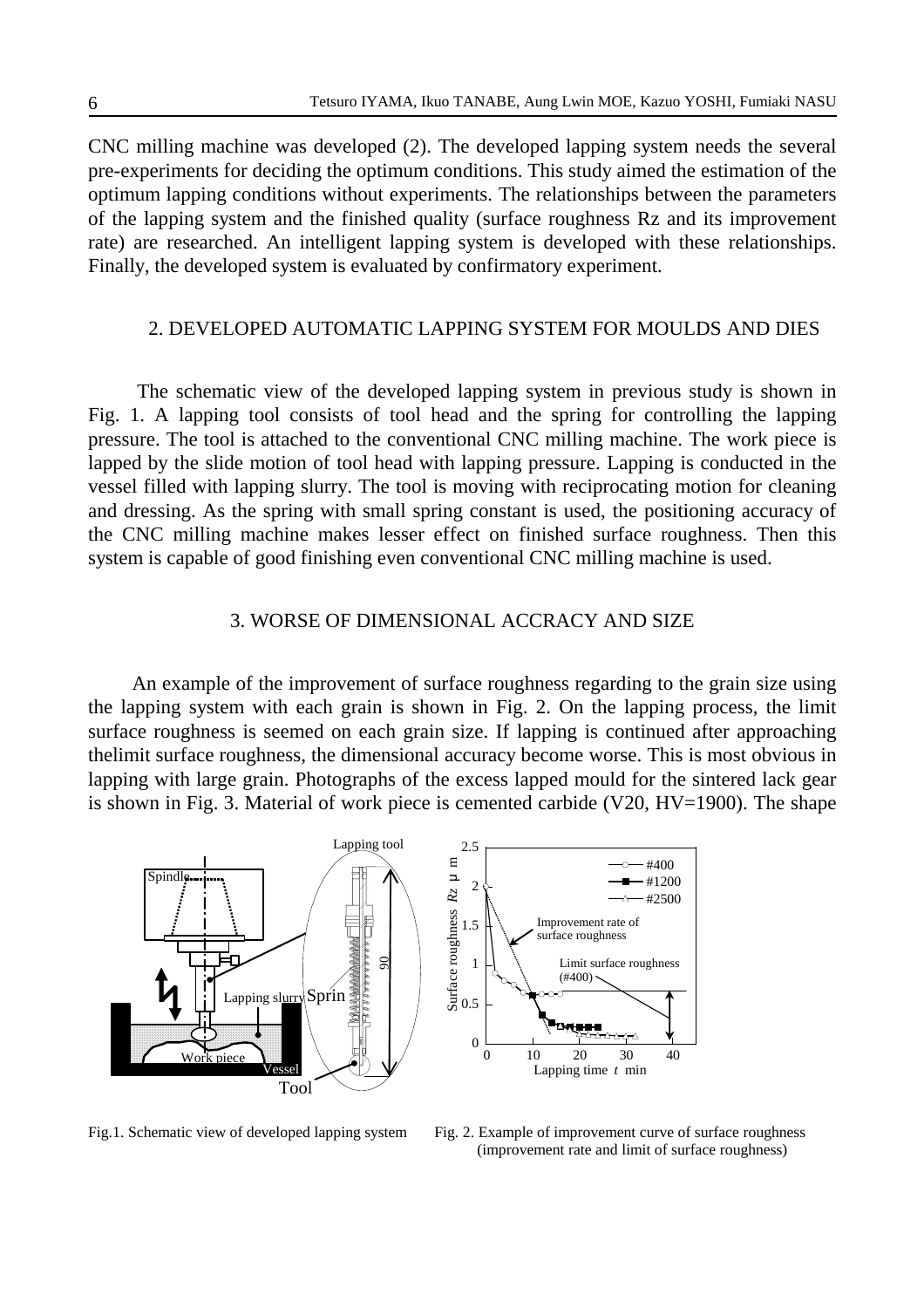of the gear becomes worse due to the excess lapping after the limit surface roughness. The relationship between the improvement of the surface roughness and worse of the dimensional accuracy is shown in Fig. 4. After the start of machining, surface roughness is improved until 20 min. After that, only dimensional accuracy of the gear become worse.

Then, the dimensional accracy become easily worse even high stiffness material as V20. Hence, estimation of the limit surface roughness  $Rz_{\text{lim}}$  and improvement of the surface roughness is necessary to prevent the excess lapping.

#### 4. ESTIMATION OF LIMIT SURFACE ROUGHNESS BY LAPPING THEORY

Sato et al.,(7) researched about the lapping theory using Vickers hardness. The theoretical limit surface roughness  $R_{\text{Zlim}}$  is followed as Eq.1. The work piece is defined as perfectly plastic body in Eq.1. The depth of indentation by the grain directly affects the surface roughness.

$$
Rz_{\rm lim} = 0.768 \frac{1}{\tan \alpha} \left( \frac{P}{H V_{\rm work} N_{\rm e}} \right)^{\frac{1}{2}}
$$
(1)

Where,  $Rz_{lim}$  is limit surface roughness [µm], *P* is lapping force [N],  $\alpha$  is angle of tip of the grain [degree],  $HV_{work}$  is Vickers hardness of the work piece and  $N_e$  is effective number of grain. In the case of histogram of the grain has normal distribution,  $N_e$  is calculated by Eq.2.

$$
N_{\rm e} = 0.09\pi \frac{P\left(HV_{\rm work}^{-\frac{1}{2}} + HV_{\rm head}^{-\frac{1}{2}}\right)^2}{\tan^2 \alpha \ X_1 \left(1 - \frac{X}{X_1}\right)}
$$
(2)





Fig. 3. Photographs of lapped gear mould. The form accuracy become worth by excess lapping.

Fig. 4. Relationship between the improvement of surface roughness and the dimensional accuracy regarding to lapping time.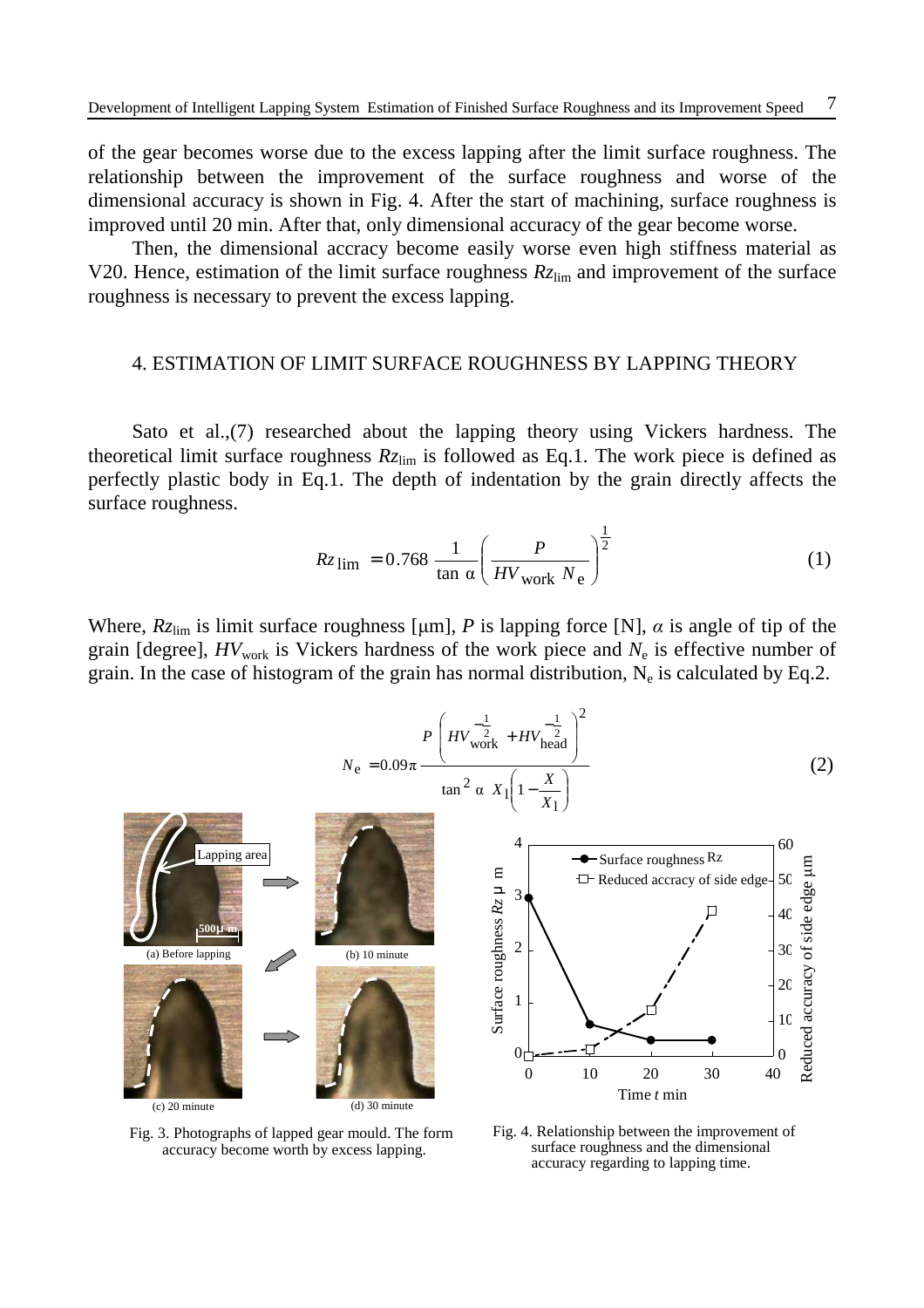Where,  $HV_{head}$  is Vickers hardness of the lapping tool head,  $X_1$  is maximum size of the grain and *X* is average size of the grain. The limit surface roughness becomes possible to be calculated with each lapping condition by measurement data of the grain (standard division of histogram and average size). The example of the measured results of diamond grain(#120) is shown in Fig. 5. Both the grain size and the angle of the tip have normal distribution. And the angle of the tip does not depend on the grain size. The measured results of several size of grain were shown in Table 1. The calculated results using Eq.1 and the experimental results were shown in Fig. 6. The calculated values can estimate the experimental results well and its error is less than 25%.



Fig. 5. Measurement results of variation regarding to grain size and angle of tip (#120)

|                                                 | Mesh of grain  |       |                | Average grain |      |       | Standard division |                | Average angle of |      |      |                                   |       |
|-------------------------------------------------|----------------|-------|----------------|---------------|------|-------|-------------------|----------------|------------------|------|------|-----------------------------------|-------|
|                                                 |                |       |                | size µm       |      |       | μm                |                | tip degree       |      |      |                                   |       |
|                                                 | #120           |       |                | 287.9         |      |       | 48.7              |                | 122.9            |      |      |                                   |       |
|                                                 | #400           |       |                | 48.8          |      |       | 8.4               |                | 118.3            |      |      |                                   |       |
|                                                 | #1200          |       |                | 15.8          |      |       | 2.8               |                | 116.7            |      |      |                                   |       |
|                                                 | #2500          |       |                | 11.0          |      | 2.1   |                   |                | 114.1            |      |      |                                   |       |
|                                                 |                |       |                |               |      |       |                   |                |                  |      |      |                                   |       |
| $\Xi$<br>$\overline{\mathbf{r}}$                | 5              |       |                |               |      |       |                   |                |                  |      |      |                                   |       |
|                                                 |                |       |                |               |      |       |                   |                |                  |      |      |                                   |       |
| Surface roughness Rz<br>Experimental value<br>4 |                |       |                |               |      |       |                   |                | e                |      |      |                                   |       |
|                                                 |                |       |                |               |      |       |                   |                |                  |      |      | <b>Z</b> Calculated value by Eq.1 |       |
|                                                 | 3              |       |                |               |      |       |                   |                |                  |      |      |                                   |       |
|                                                 |                |       |                |               |      |       |                   |                |                  |      |      |                                   |       |
|                                                 | $\overline{2}$ |       |                |               |      |       |                   |                |                  |      |      |                                   |       |
|                                                 |                |       |                |               |      |       |                   |                |                  |      |      |                                   |       |
|                                                 |                |       |                |               |      |       |                   |                |                  |      |      |                                   |       |
|                                                 |                |       |                |               |      | 77)   |                   |                |                  |      |      |                                   |       |
| Condition No.                                   |                |       | $\overline{c}$ | 3             | 4    | 5     | 6                 | $\overline{7}$ | 8                | 9    | 10   | 11                                | 12    |
| Material of work piece                          |                |       | SKD61          |               |      |       |                   |                |                  | V10  |      |                                   |       |
| HV of work piece                                |                |       |                |               | 500  |       |                   |                |                  | 2200 |      |                                   |       |
| Material of lapping head                        |                | Steel | Nylon          | PP            | PP   | PP    | PP                | Steel          | Nylon            | PP   | PP   | PP                                | PP    |
| HV of lapping head                              |                | 290   | 14             | 9             | 9    | 9     | 9                 | 290            | 14               | 9    | 9    | 9                                 | 9     |
| Lapping pressure MPa                            |                | 50    | 50             | 25            | 25   | 25    | 25                | 50             | 50               | 50   | 50   | 50                                | 50    |
| Grain size                                      |                | #120  | #120           | #120          | #400 | #1200 | #2500             | #120           | #120             | #120 | #400 | #1200                             | #2500 |
| Surface Experimental value                      |                | 4.09  | 3.70           | 3.30          | 1.40 | 0.44  | 0.21              | 2.04           | 1.86             | 1.56 | 0.60 | 0.21                              | 0.11  |
| roughnes Calcurated value                       |                | 4.06  | 3.25           | 2.80          | 1.37 | 0.35  | 0.22              | 2.50           | 1.89             | 1.58 | 0.77 | 0.20                              | 0.12  |
| Error %                                         |                | 0.6   | 13.7           | 17.8          | 2.1  | 24.8  | 2.8               | 18.7           | 1.7              | 1.4  | 22.5 | 5.5                               | 15.1  |
|                                                 |                |       |                |               |      |       |                   |                |                  |      |      |                                   |       |

Table 1. Measured results of each grain size and angle of tip

Fig. 6. Compared result of limit surface roughness both experimental value and calculated value with each lapping conditions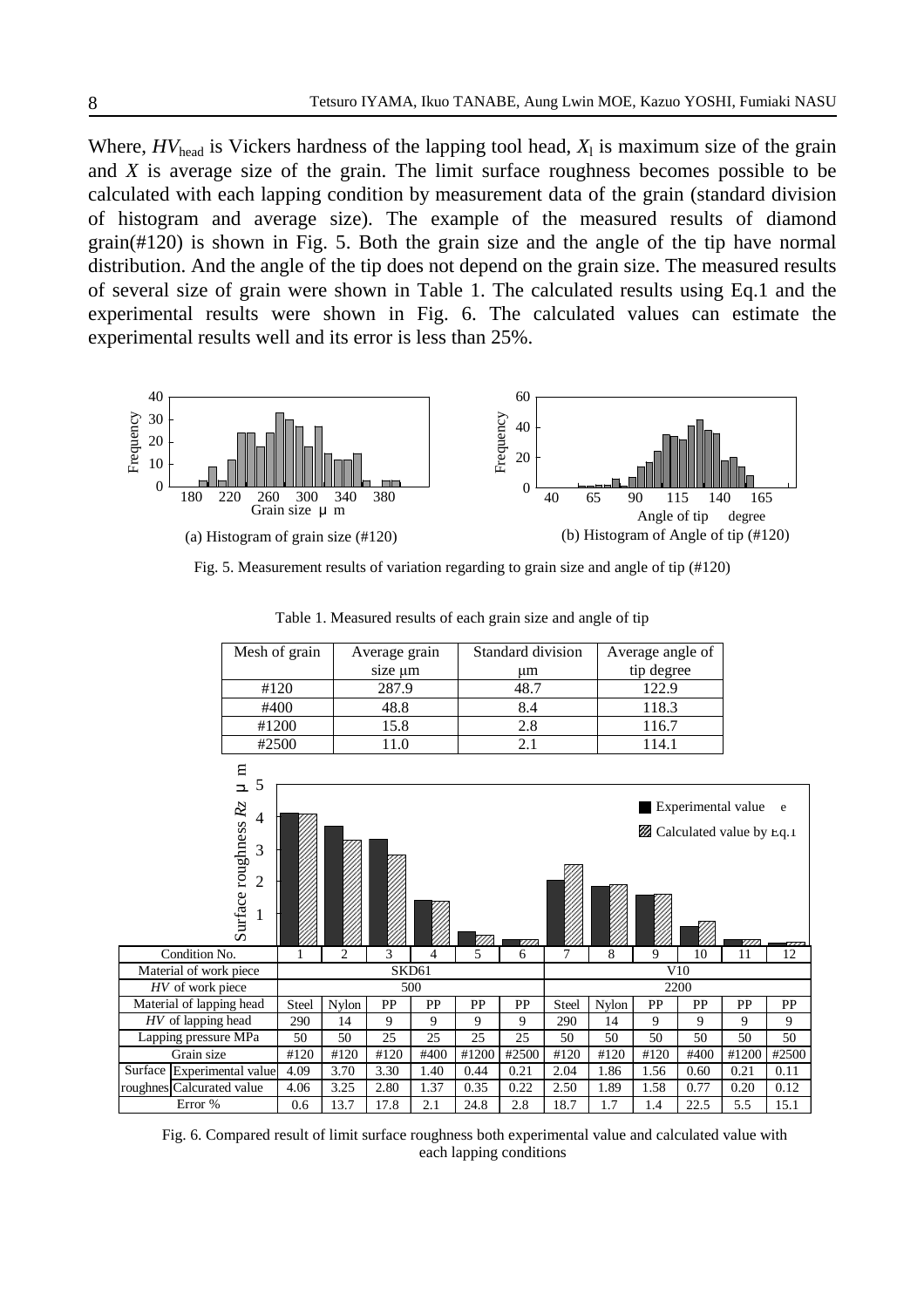### 5. ESTIMATION OF IMPROVEMNET CURVE OF SURFACE ROUGHNESS

The improvement rate of surface roughness is easily calculated theoretically if principle of the lapping is only the cutting by the grain. However, it is not only the cutting but also plastic deformation, wearing and chemical reaction. Xiaobin (9) et al., experimentally researched about the relationship between the removal volume of the work piece and the lapping time. And it was cleared that the removal volume of the lapping is not constant and reducing with lapping time. Then, generally the relationship between the surface roughness and the machining time express first order lag curve. The improvement of the surface roughness is followed as Eq.3 using the general formula of first order lag.

$$
Rz = Rz_{\text{ini}} - (Rz_{\text{ini}} - Rz_{\text{lim}})(1 - e^{-\frac{t}{T}})
$$
 (3)

Where,  $R_z$  is surface roughness of the work piece,  $R_{\zeta_{\text{ini}}}$  is the initial surface roughness before lapping,  $Rz_{\text{lim}}$  is the limit surface roughness, *t* is machining time and *T* is the time constant of response curve. The initial surface roughness is cleared by the measurement and the limit surface roughness  $Rz_{\text{lim}}$  can be calculated by Eq.1 and Eq.2. Therefore, improvement rate of surface roughness is expressed if estimation of the time constant is possible. The time constant is directly proportional to work area and inversely proportional to feed pitch and lapping speed. Moreover, processing time till reach to the limit surface roughness is increased when the initial surface roughness  $Rz<sub>ini</sub>$  is higher or the limit surface roughness  $Rz_{\text{lim}}$  is lower. Then, the time constant *T* is considered as a function of these parameters and its relation is investigated by experiment. The experimental conditions are decided as *Rz*lim became 0.15, 0.3 and 0.8 µm. The relationship between the time constant *T*  and the initial surface roughness  $Rz<sub>ini</sub>$  regarding to limit surface roughness is cleared and shown in Fig. 7. It is seemed the relationship between the initial surface roughness *Rz*ini



Fig. 7. Relationship between time constant *T* and initial surface roughness  $Rz<sub>ini</sub>$  regarding to  $Rz<sub>lim</sub>$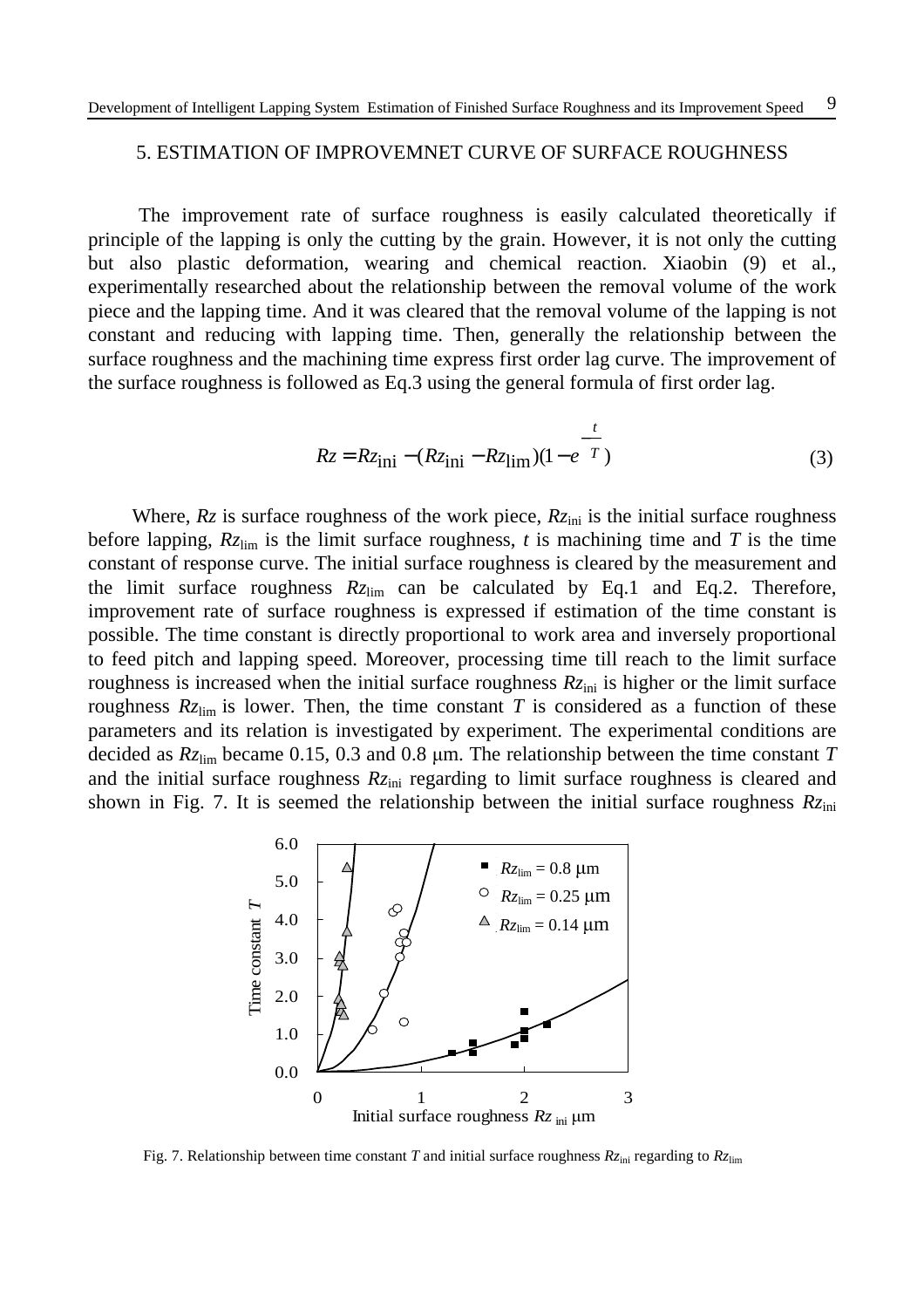and the time constant *T* takes the exponent function. The time constant *T* becomes large when the limit surface roughness  $Rz_{\text{lim}}$  becomes small, and is expressed as Eq.4 using the lapping parameters.

$$
T = C \frac{ARz_{\text{ini}}^{\text{m}}}{p\nu Rz_{\text{lim}}^{\text{n}}}
$$
 (4)

Where, *A* is work area [mm<sup>2</sup>], *p* is pitch [mm], *v* is lapping speed [mm/min], and C, m, n are constant value. In the Eq.4, although other parameters (lapping pressure, grain size and so on) are not regarded, these are already considered in the estimation of the limit surface roughness  $Rz_{\text{lim}}$ . Hence, Eq.4 can be considered as the model regarding to all lapping parameters. Next, regression analysis method is used to results in Fig. 7 for deciding the constant value in Eq.4. Then, experimental model is obtained as Eq.5.

$$
T = 0.343 \frac{ARz_{\text{ini}}^{1.99}}{pvRz_{\text{lim}}^{2.87}}
$$
 (5)

The process time for limit surface roughness is similar to triplication of the time constant *T*. Although the Eq.5 is the experimental model, the estimation accuracy is good and its error were less than around 20%. Several of the compared results for the calculated time constant and experimental one is shown in Fig. 8.



Fig. 8. Compared result of time constant *T* both the experimental value and calculated value with each lapping conditions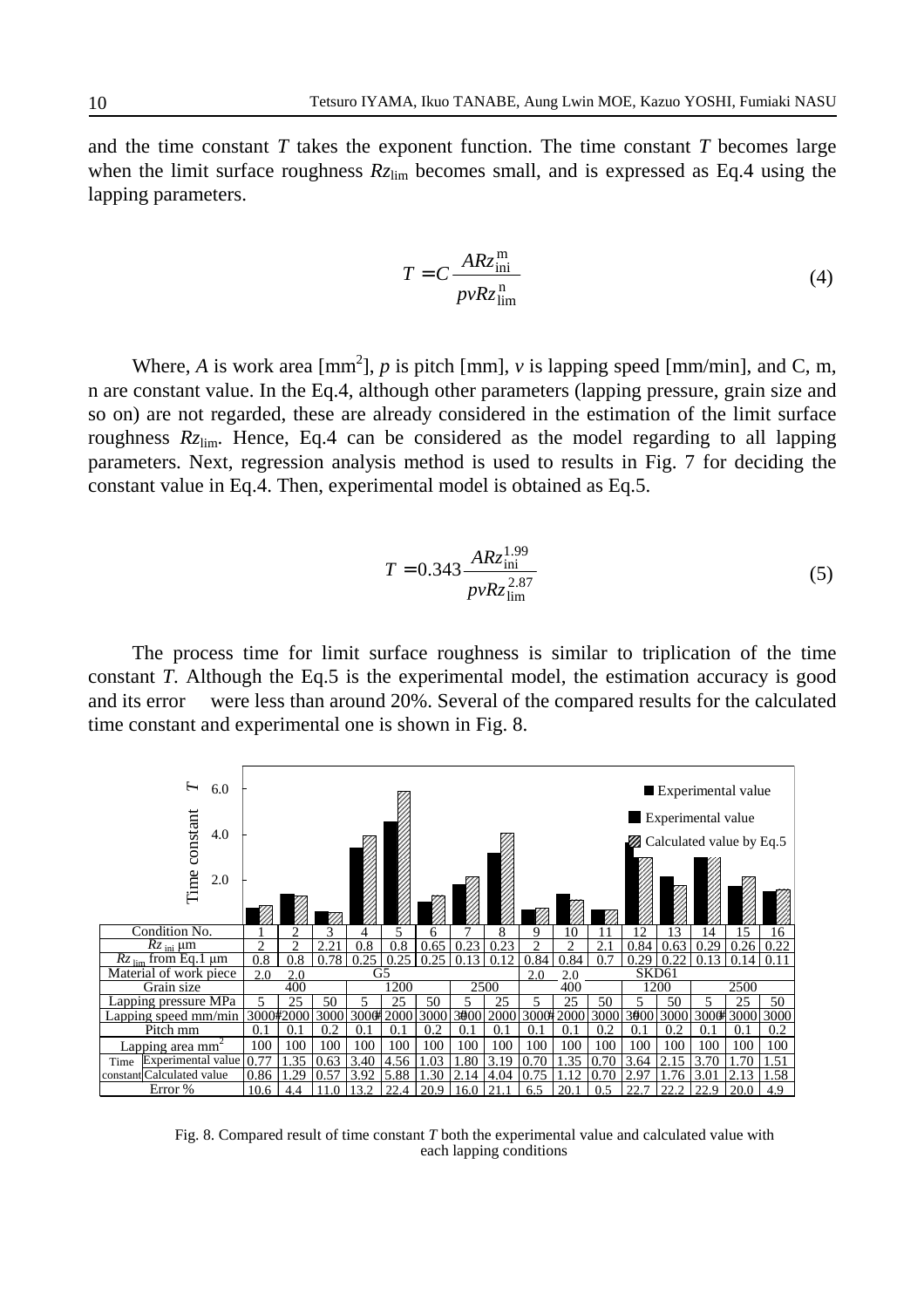# 6. EVALUATION OF THE LAPPING MODEL BY CONFIRMATORY EXPERIMENT

In this chapter, obtained lapping model and developed intelligent lapping system is evaluated by experiment. HPM31(HV400,  $Rz_{\text{ini}}$ =2.0  $\mu$ m) is used as material of work piece. The mirror-like finishing is conducted using the lapping system. The lapping conditions and estimated results from the condition are followed on Table 2. The conditions are decided from the relationship of Eq.1 and Eq.5. The work area is square surface and its area is 100mm<sup>2</sup>. The PP ball (φ 9.6 mm) is used as lapping head. The relationship between the machining time and the surface roughness is shown in Fig. 9. The calculated improvement curve is drawn by the solid line until the estimated replacement timing in Table 2.

| Material of work piece                                    | HPM31 $(HV=400)$        |       |       |  |  |  |
|-----------------------------------------------------------|-------------------------|-------|-------|--|--|--|
| Surface roughness before lapping $Rz_{\text{ini}}$ µm     | 2.0 (EDM finished)      |       |       |  |  |  |
| Lapping head                                              | Polypropylen $(HV=9.0)$ |       |       |  |  |  |
| Lapping pressure MPa                                      | 30                      |       |       |  |  |  |
| Pitch mm                                                  | 0.1                     |       |       |  |  |  |
| Lapping speed mm/min                                      | 3000                    |       |       |  |  |  |
| Grain size                                                | #400                    | #1200 | #2500 |  |  |  |
| Effective number of grain estimate $N_e$                  | 28                      | 223   | 816   |  |  |  |
| Limit surface roughness estimate $Rz_{\text{lim}}$ µm     | 0.73                    | 0.25  | 0.13  |  |  |  |
| Time constant estimate $T$                                | 0.89                    | 2.62  | 4.67  |  |  |  |
| Replacement timing of the grain<br>$min (= T \times 3.0)$ | 2.67                    | 7.86  | 14.01 |  |  |  |

Table 2. Lapping conditions and calculated values for confirmatory experiment of estimation method of  $Rz_{lim}$  and *T* 



Fig. 9. Result of calculated *T* and  $Rz_{lim}$  compared with experimental result